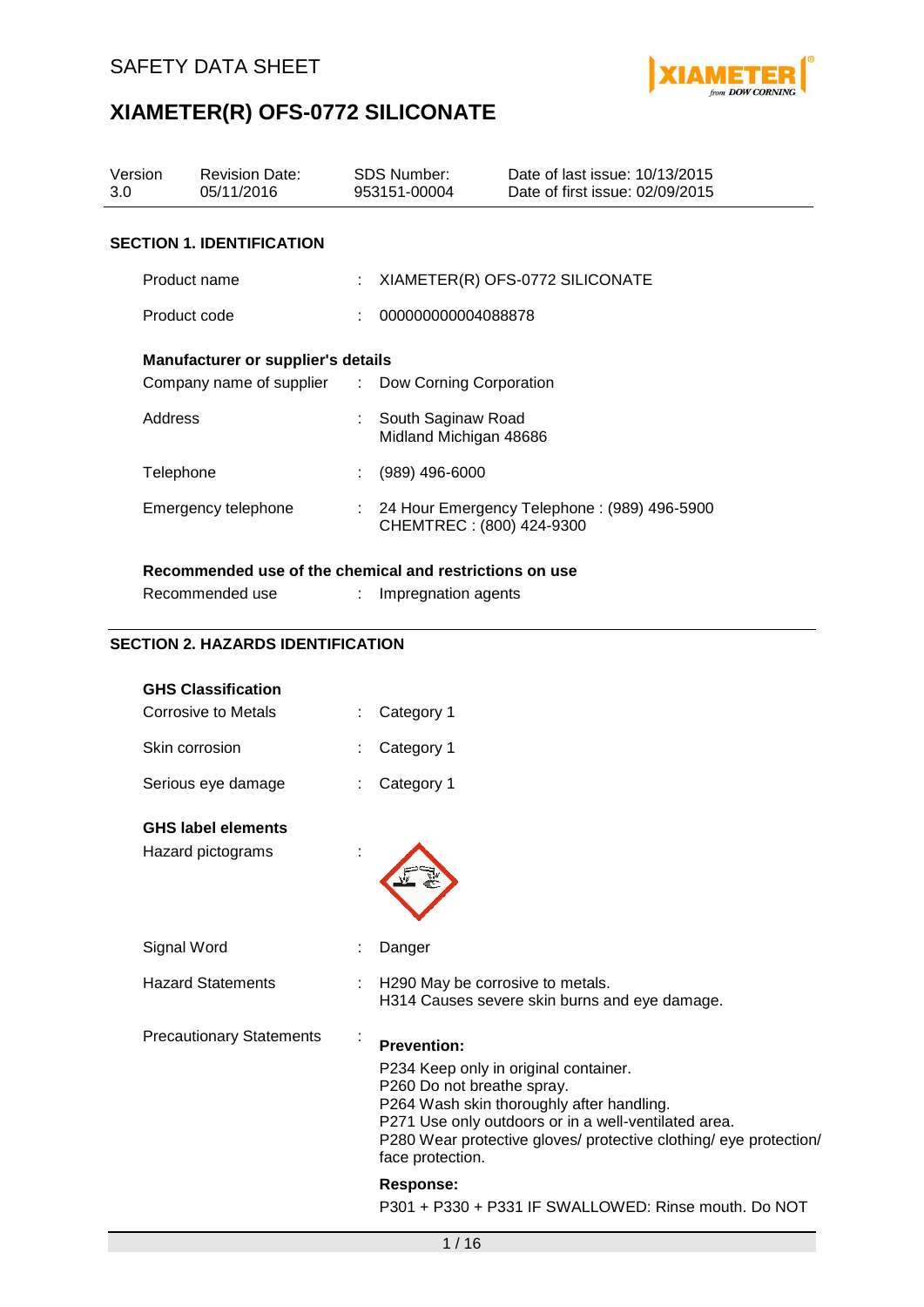

| Version<br>3.0 | <b>Revision Date:</b><br>05/11/2016 | <b>SDS Number:</b><br>953151-00004                                                                                                                                                                                                                                                                                                                                                                                                                                                                                                                                                                                 | Date of last issue: 10/13/2015<br>Date of first issue: 02/09/2015  |
|----------------|-------------------------------------|--------------------------------------------------------------------------------------------------------------------------------------------------------------------------------------------------------------------------------------------------------------------------------------------------------------------------------------------------------------------------------------------------------------------------------------------------------------------------------------------------------------------------------------------------------------------------------------------------------------------|--------------------------------------------------------------------|
|                |                                     | induce vomiting.<br>P303 + P361 + P353 IF ON SKIN (or hair): Take off immediately<br>all contaminated clothing. Rinse skin with water/shower.<br>P304 + P340 + P310 IF INHALED: Remove person to fresh air<br>and keep comfortable for breathing. Immediately call a POISON<br>CENTER/doctor.<br>P305 + P351 + P338 + P310 IF IN EYES: Rinse cautiously with<br>water for several minutes. Remove contact lenses, if present<br>and easy to do. Continue rinsing. Immediately call a POISON<br>CENTER/doctor.<br>P363 Wash contaminated clothing before reuse.<br>P390 Absorb spillage to prevent material damage. |                                                                    |
|                |                                     | Storage:<br>P405 Store locked up.<br>liner.                                                                                                                                                                                                                                                                                                                                                                                                                                                                                                                                                                        | P406 Store in corrosive resistant container with a resistant inner |
|                |                                     | Disposal:<br>posal plant.                                                                                                                                                                                                                                                                                                                                                                                                                                                                                                                                                                                          | P501 Dispose of contents/ container to an approved waste dis-      |
|                | <b>Other hazards</b>                |                                                                                                                                                                                                                                                                                                                                                                                                                                                                                                                                                                                                                    |                                                                    |

None known.

### **SECTION 3. COMPOSITION/INFORMATION ON INGREDIENTS**

| Substance / Mixture | : Mixture   |
|---------------------|-------------|
| Chemical nature     | : Silicates |

### **Hazardous ingredients**

| Chemical name            | <sup>I</sup> CAS-No. | Concentration (% w/w) |
|--------------------------|----------------------|-----------------------|
| Sodium methyl siliconate | 16589-43-8           | $>= 30 - 50$          |
| Methanol                 | $167 - 56 - 1$       | $>= 0.1 - 1.1$        |

### **SECTION 4. FIRST AID MEASURES**

| General advice          | : In the case of accident or if you feel unwell, seek medical<br>advice immediately.<br>When symptoms persist or in all cases of doubt seek medical<br>advice.                                                       |
|-------------------------|----------------------------------------------------------------------------------------------------------------------------------------------------------------------------------------------------------------------|
| If inhaled              | $:$ If inhaled, remove to fresh air.<br>If not breathing, give artificial respiration.<br>If breathing is difficult, give oxygen.<br>Get medical attention immediately.                                              |
| In case of skin contact | : In case of contact, immediately flush skin with plenty of water<br>for at least 15 minutes while removing contaminated clothing<br>and shoes.<br>Get medical attention immediately.<br>Wash clothing before reuse. |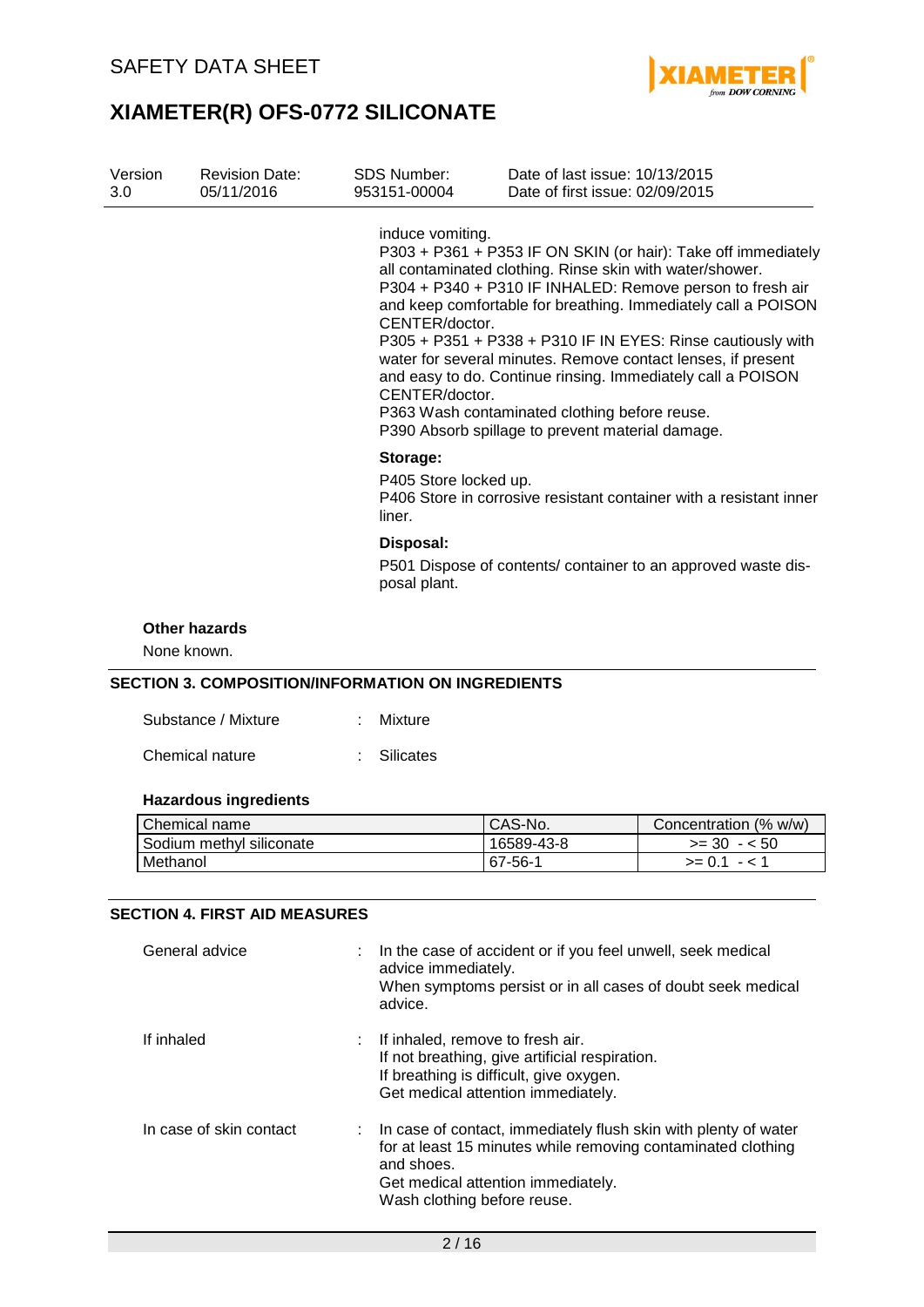

| Version<br>3.0         | <b>Revision Date:</b><br>05/11/2016                    | <b>SDS Number:</b><br>953151-00004                                                                                                                                                  | Date of last issue: 10/13/2015<br>Date of first issue: 02/09/2015                                                                                                                                         |  |  |
|------------------------|--------------------------------------------------------|-------------------------------------------------------------------------------------------------------------------------------------------------------------------------------------|-----------------------------------------------------------------------------------------------------------------------------------------------------------------------------------------------------------|--|--|
|                        |                                                        |                                                                                                                                                                                     | Thoroughly clean shoes before reuse.                                                                                                                                                                      |  |  |
| In case of eye contact |                                                        | : In case of contact, immediately flush eyes with plenty of water<br>for at least 15 minutes.<br>If easy to do, remove contact lens, if worn.<br>Get medical attention immediately. |                                                                                                                                                                                                           |  |  |
| If swallowed           |                                                        | Rinse mouth thoroughly with water.                                                                                                                                                  | If swallowed, DO NOT induce vomiting.<br>If vomiting occurs have person lean forward.<br>Call a physician or poison control center immediately.<br>Never give anything by mouth to an unconscious person. |  |  |
| delayed                | Most important symptoms<br>and effects, both acute and | : Causes serious eye damage.<br>Causes severe burns.<br>Causes digestive tract burns.                                                                                               |                                                                                                                                                                                                           |  |  |
|                        | Protection of first-aiders                             |                                                                                                                                                                                     | First Aid responders should pay attention to self-protection,<br>and use the recommended personal protective equipment<br>when the potential for exposure exists.                                         |  |  |
|                        | Notes to physician                                     |                                                                                                                                                                                     | Treat symptomatically and supportively.                                                                                                                                                                   |  |  |

### **SECTION 5. FIRE-FIGHTING MEASURES**

| Suitable extinguishing media                      | $\mathcal{L}_{\mathcal{A}}$ | Water spray<br>Alcohol-resistant foam<br>Carbon dioxide (CO2)<br>Dry chemical                                                                                                                                                                           |
|---------------------------------------------------|-----------------------------|---------------------------------------------------------------------------------------------------------------------------------------------------------------------------------------------------------------------------------------------------------|
| Unsuitable extinguishing<br>media                 |                             | None known.                                                                                                                                                                                                                                             |
| Specific hazards during fire<br>fighting          | ÷.                          | Exposure to combustion products may be a hazard to health.                                                                                                                                                                                              |
| Hazardous combustion prod-<br>ucts                | $\sim 10^6$                 | Carbon oxides<br>Silicon oxides<br>Metal oxides<br>Formaldehyde                                                                                                                                                                                         |
| Specific extinguishing meth-<br>ods               | ÷.                          | Use extinguishing measures that are appropriate to local cir-<br>cumstances and the surrounding environment.<br>Use water spray to cool unopened containers.<br>Remove undamaged containers from fire area if it is safe to do<br>SO.<br>Evacuate area. |
| Special protective equipment<br>for fire-fighters | - 11                        | In the event of fire, wear self-contained breathing apparatus.<br>Use personal protective equipment.                                                                                                                                                    |

### **SECTION 6. ACCIDENTAL RELEASE MEASURES**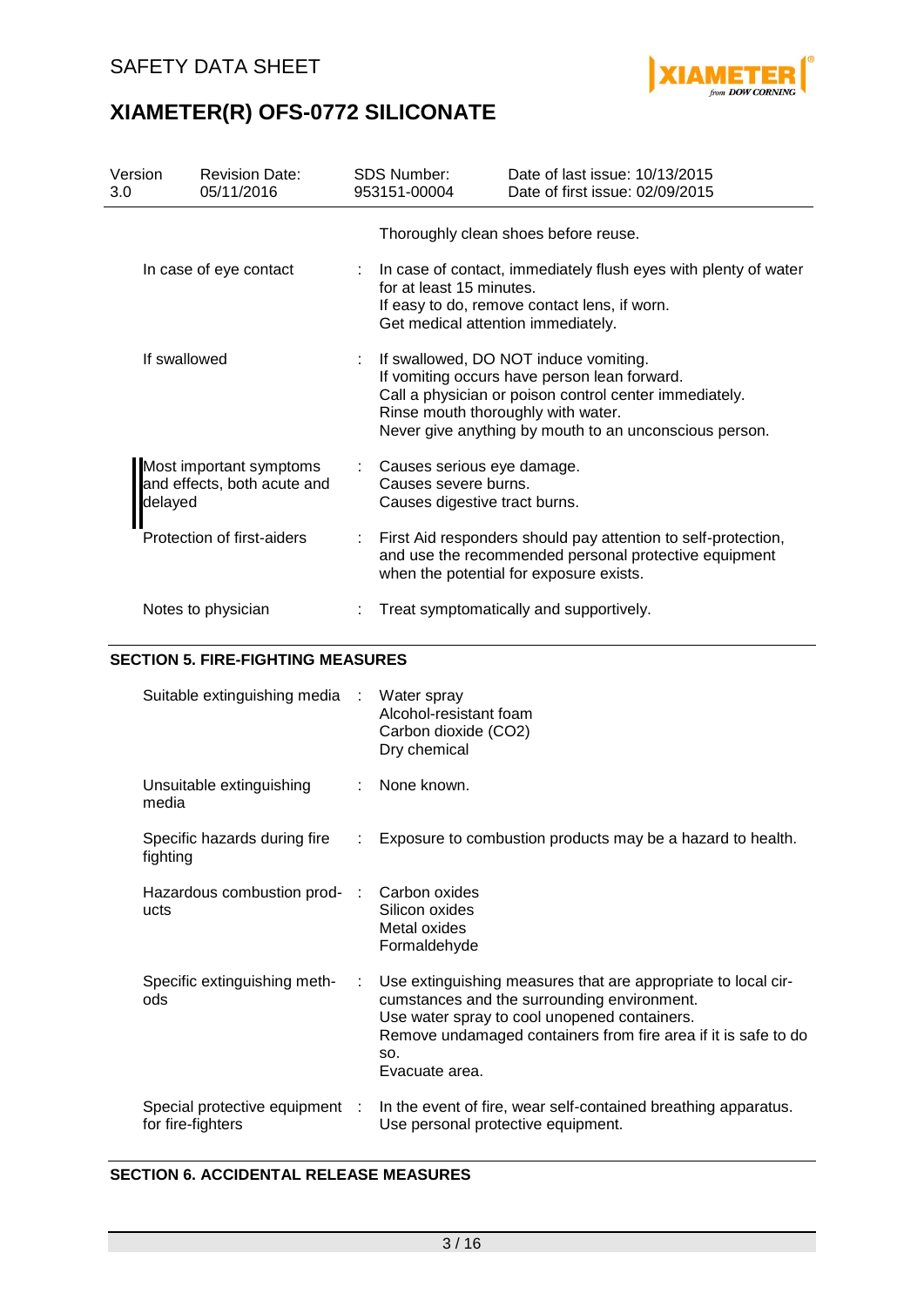

| Version<br>3.0            |  | <b>Revision Date:</b><br>05/11/2016                                                                                                                                                                                                                                                                                                | <b>SDS Number:</b><br>953151-00004 | Date of last issue: 10/13/2015<br>Date of first issue: 02/09/2015                                                                                                                                                                                                                                                                                                                                                                                                                                                                                                                                                                     |
|---------------------------|--|------------------------------------------------------------------------------------------------------------------------------------------------------------------------------------------------------------------------------------------------------------------------------------------------------------------------------------|------------------------------------|---------------------------------------------------------------------------------------------------------------------------------------------------------------------------------------------------------------------------------------------------------------------------------------------------------------------------------------------------------------------------------------------------------------------------------------------------------------------------------------------------------------------------------------------------------------------------------------------------------------------------------------|
|                           |  | Personal precautions, protec-<br>tive equipment and emer-<br>gency procedures                                                                                                                                                                                                                                                      | equipment recommendations.         | Use personal protective equipment.<br>Follow safe handling advice and personal protective                                                                                                                                                                                                                                                                                                                                                                                                                                                                                                                                             |
| Environmental precautions |  | Discharge into the environment must be avoided.<br>Prevent further leakage or spillage if safe to do so.<br>Prevent spreading over a wide area (e.g. by containment or oil<br>barriers).<br>Retain and dispose of contaminated wash water.<br>Local authorities should be advised if significant spillages<br>cannot be contained. |                                    |                                                                                                                                                                                                                                                                                                                                                                                                                                                                                                                                                                                                                                       |
|                           |  | Methods and materials for<br>containment and cleaning up                                                                                                                                                                                                                                                                           | container.<br>absorbent.           | Soak up with inert absorbent material.<br>For large spills, provide diking or other appropriate<br>containment to keep material from spreading. If diked material<br>can be pumped, store recovered material in appropriate<br>Clean up remaining materials from spill with suitable<br>Local or national regulations may apply to releases and<br>disposal of this material, as well as those materials and items<br>employed in the cleanup of releases. You will need to<br>determine which regulations are applicable.<br>Sections 13 and 15 of this SDS provide information regarding<br>certain local or national requirements. |

### **SECTION 7. HANDLING AND STORAGE**

| <b>Technical measures</b>   |    | : See Engineering measures under EXPOSURE<br>CONTROLS/PERSONAL PROTECTION section.                                                                                                                                                                                                                                                                                                                                         |
|-----------------------------|----|----------------------------------------------------------------------------------------------------------------------------------------------------------------------------------------------------------------------------------------------------------------------------------------------------------------------------------------------------------------------------------------------------------------------------|
| Local/Total ventilation     |    | Use with local exhaust ventilation.                                                                                                                                                                                                                                                                                                                                                                                        |
| Advice on safe handling     | ÷. | Do not get on skin or clothing.<br>Do not breathe vapors or spray mist.<br>Do not swallow.<br>Do not get in eyes.<br>Handle in accordance with good industrial hygiene and safety<br>practice.<br>Keep container tightly closed.<br>Keep away from metals. Store in original container or<br>corrosive resistant and/or lined container.<br>Take care to prevent spills, waste and minimize release to the<br>environment. |
| Conditions for safe storage | ÷. | Keep in properly labeled containers.<br>Store in original container.<br>Store locked up.<br>Keep tightly closed.<br>Store in accordance with the particular national regulations.                                                                                                                                                                                                                                          |
| Materials to avoid          | ÷. | Do not store with the following product types:<br>Strong oxidizing agents<br>Organic peroxides                                                                                                                                                                                                                                                                                                                             |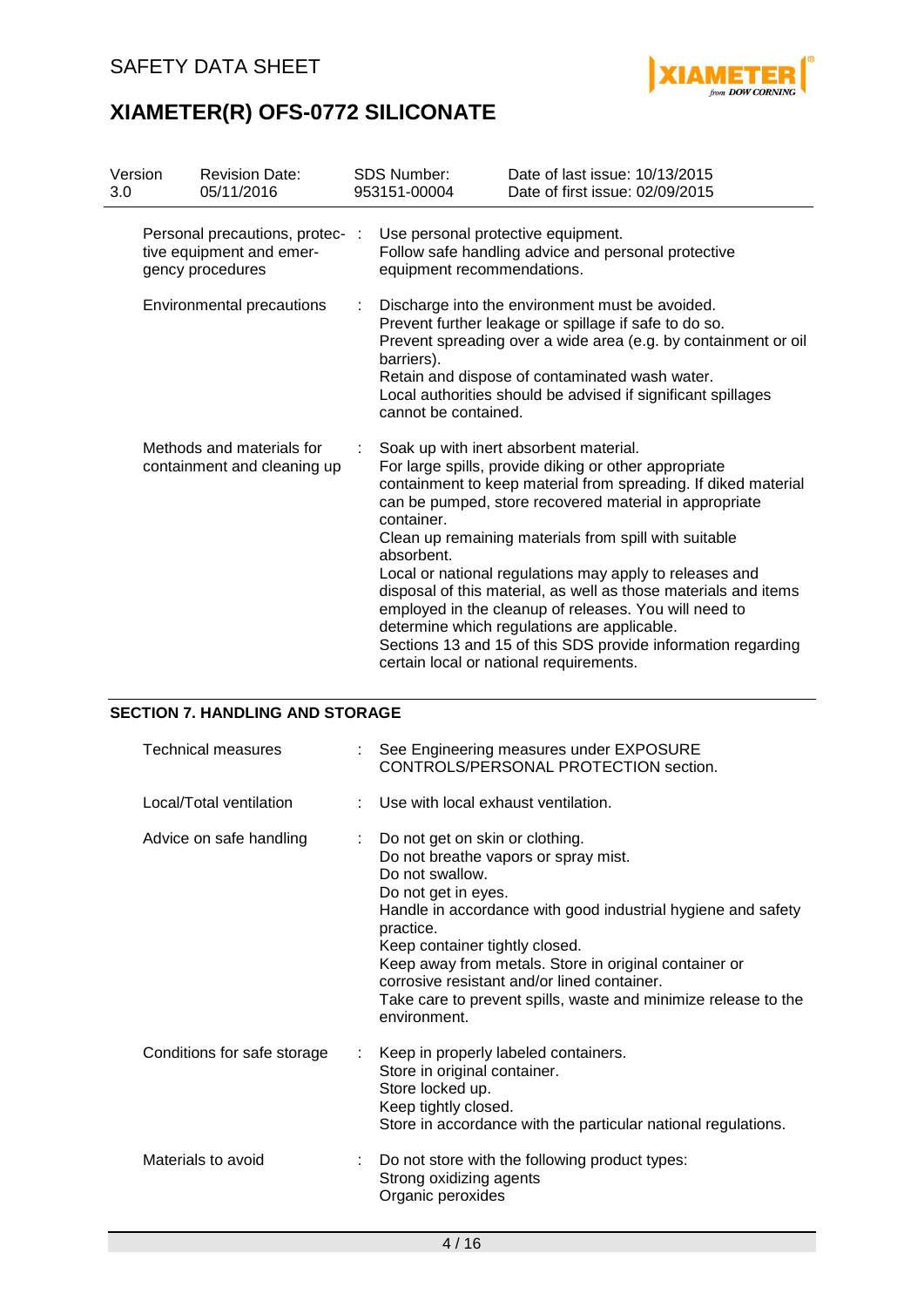

| Version | <b>Revision Date:</b> | SDS Number:  | Date of last issue: 10/13/2015  |  |
|---------|-----------------------|--------------|---------------------------------|--|
| 3.0     | 05/11/2016            | 953151-00004 | Date of first issue: 02/09/2015 |  |
|         |                       |              |                                 |  |

Explosives

### **SECTION 8. EXPOSURE CONTROLS/PERSONAL PROTECTION**

### **Ingredients with workplace control parameters**

| Ingredients | CAS-No. | Value type<br>(Form of<br>exposure) | Control parame-<br>ters / Permissible<br>concentration | <b>Basis</b>     |
|-------------|---------|-------------------------------------|--------------------------------------------------------|------------------|
| Methanol    | 67-56-1 | <b>TWA</b>                          | $200$ ppm                                              | <b>ACGIH</b>     |
|             |         | <b>STEL</b>                         | 250 ppm                                                | <b>ACGIH</b>     |
|             |         | <b>TWA</b>                          | 200 ppm<br>$260$ mg/m <sup>3</sup>                     | <b>NIOSH REL</b> |
|             |         | <b>ST</b>                           | 250 ppm<br>325 mg/m $3$                                | <b>NIOSH REL</b> |
|             |         | <b>TWA</b>                          | 200 ppm<br>$260$ mg/m <sup>3</sup>                     | OSHA Z-1         |

#### **Hazardous components without workplace control parameters**

| Ingredients              | CAS-No.    |
|--------------------------|------------|
| Sodium methyl siliconate | 16589-43-8 |

### **Biological occupational exposure limits**

| Ingredients | CAS-No. | Control<br>parameters | Biological<br>specimen | Sam-<br>pling<br>time                                                      | Permissible<br>concentra-<br>tion | <b>Basis</b>               |
|-------------|---------|-----------------------|------------------------|----------------------------------------------------------------------------|-----------------------------------|----------------------------|
| Methanol    | 67-56-1 | Methanol              | Urine                  | End of<br>shift (As<br>soon as<br>possible<br>after<br>exposure<br>ceases) | $15 \text{ mg/l}$                 | <b>ACGIH</b><br><b>BEI</b> |

**Engineering measures** : Processing may form hazardous compounds (see section 10). Minimize workplace exposure concentrations. Use with local exhaust ventilation.

### **Personal protective equipment**

| Respiratory protection | : General and local exhaust ventilation is recommended to<br>maintain vapor exposures below recommended limits. Where<br>concentrations are above recommended limits or are<br>unknown, appropriate respiratory protection should be worn.<br>Follow OSHA respirator regulations (29 CFR 1910.134) and<br>use NIOSH/MSHA approved respirators. Protection provided<br>by air purifying respirators against exposure to any<br>hazardous chemical is limited. Use a positive pressure air<br>supplied respirator if there is any potential for uncontrolled<br>release, exposure levels are unknown, or any other<br>circumstance where air purifying respirators may not provide<br>adequate protection. |
|------------------------|----------------------------------------------------------------------------------------------------------------------------------------------------------------------------------------------------------------------------------------------------------------------------------------------------------------------------------------------------------------------------------------------------------------------------------------------------------------------------------------------------------------------------------------------------------------------------------------------------------------------------------------------------------------------------------------------------------|
|------------------------|----------------------------------------------------------------------------------------------------------------------------------------------------------------------------------------------------------------------------------------------------------------------------------------------------------------------------------------------------------------------------------------------------------------------------------------------------------------------------------------------------------------------------------------------------------------------------------------------------------------------------------------------------------------------------------------------------------|

Hand protection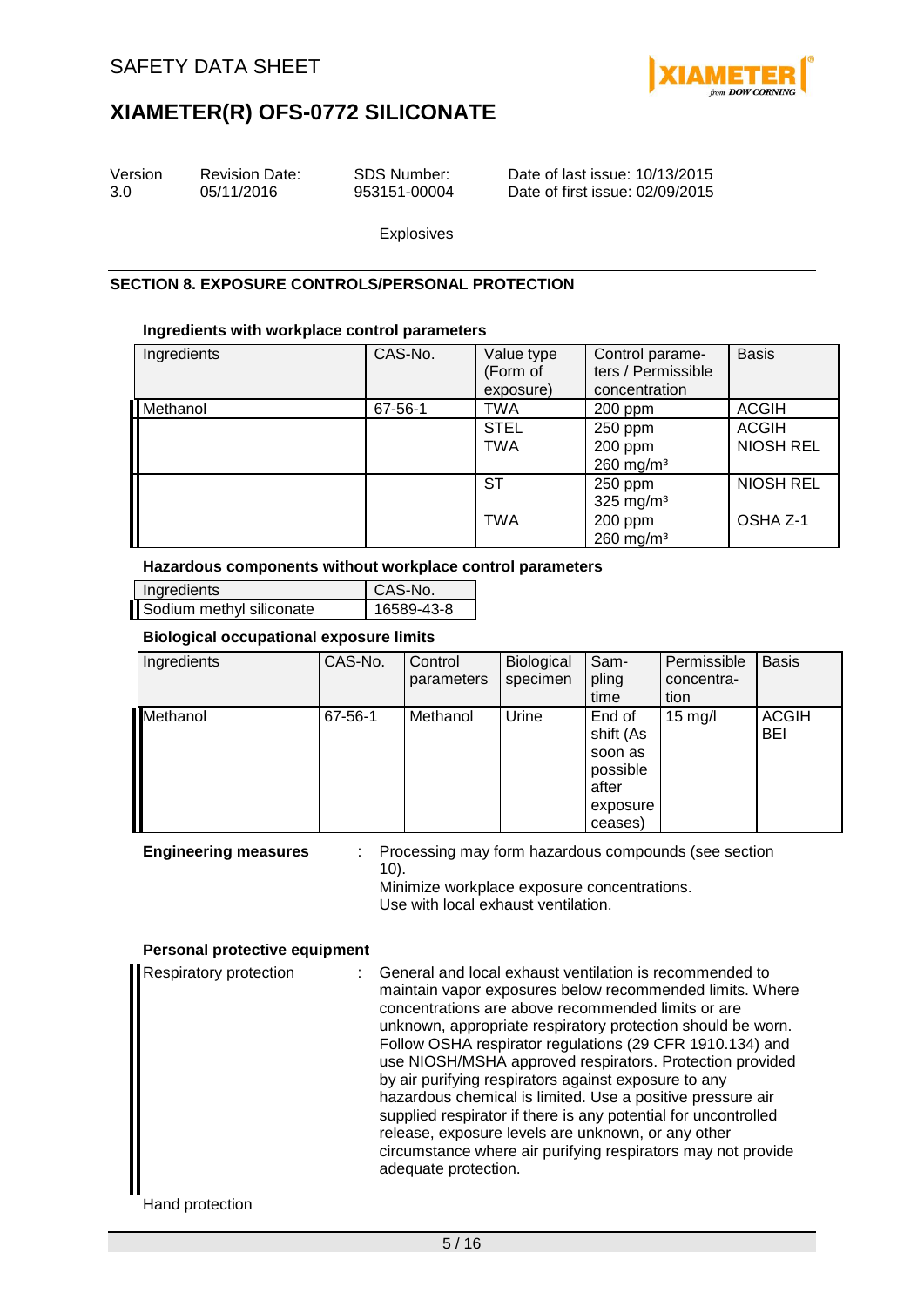

| Version<br>3.0 | <b>Revision Date:</b><br>05/11/2016 | <b>SDS Number:</b><br>953151-00004                                | Date of last issue: 10/13/2015<br>Date of first issue: 02/09/2015                                                                                                                                                                                                                                                                                                                                                                                                                                                                                                                                                                         |
|----------------|-------------------------------------|-------------------------------------------------------------------|-------------------------------------------------------------------------------------------------------------------------------------------------------------------------------------------------------------------------------------------------------------------------------------------------------------------------------------------------------------------------------------------------------------------------------------------------------------------------------------------------------------------------------------------------------------------------------------------------------------------------------------------|
| Ш              | Material                            | Chemical-resistant gloves                                         |                                                                                                                                                                                                                                                                                                                                                                                                                                                                                                                                                                                                                                           |
|                | Remarks                             | breaks and at the end of workday.                                 | Choose gloves to protect hands against chemicals depending<br>on the concentration specific to place of work. Breakthrough<br>time is not determined for the product. Change gloves often!<br>For special applications, we recommend clarifying the<br>resistance to chemicals of the aforementioned protective<br>gloves with the glove manufacturer. Wash hands before                                                                                                                                                                                                                                                                  |
|                | Eye protection                      | If splashes are likely to occur, wear:<br>Face-shield             | Wear the following personal protective equipment:<br>Chemical resistant goggles must be worn.                                                                                                                                                                                                                                                                                                                                                                                                                                                                                                                                             |
|                | Skin and body protection            | potential.                                                        | Select appropriate protective clothing based on chemical<br>resistance data and an assessment of the local exposure<br>Skin contact must be avoided by using impervious protective<br>clothing (gloves, aprons, boots, etc).                                                                                                                                                                                                                                                                                                                                                                                                              |
|                | Hygiene measures                    | located close to the working place.<br>require added precautions. | Ensure that eye flushing systems and safety showers are<br>When using do not eat, drink or smoke.<br>Wash contaminated clothing before re-use.<br>These precautions are for room temperature handling. Use at<br>elevated temperature or aerosol/spray applications may<br>For further information regarding the use of silicones /<br>organic oils in consumer aerosol applications, please refer to<br>the guidance document regarding the use of these type of<br>materials in consumer aerosol applications that has been<br>developed by the silicone industry (www.SEHSC.com) or<br>contact the Dow Corning customer service group. |

### **SECTION 9. PHYSICAL AND CHEMICAL PROPERTIES**

| Appearance                                   |    | liquid            |
|----------------------------------------------|----|-------------------|
| Color                                        |    | colorless         |
| Odor                                         |    | slight            |
| Odor Threshold                               | ٠. | No data available |
| рH                                           |    | 13                |
| Melting point/freezing point :               |    | No data available |
| Initial boiling point and boiling :<br>range |    | 100 $\degree$ C   |
| Flash point                                  |    | >100 °C           |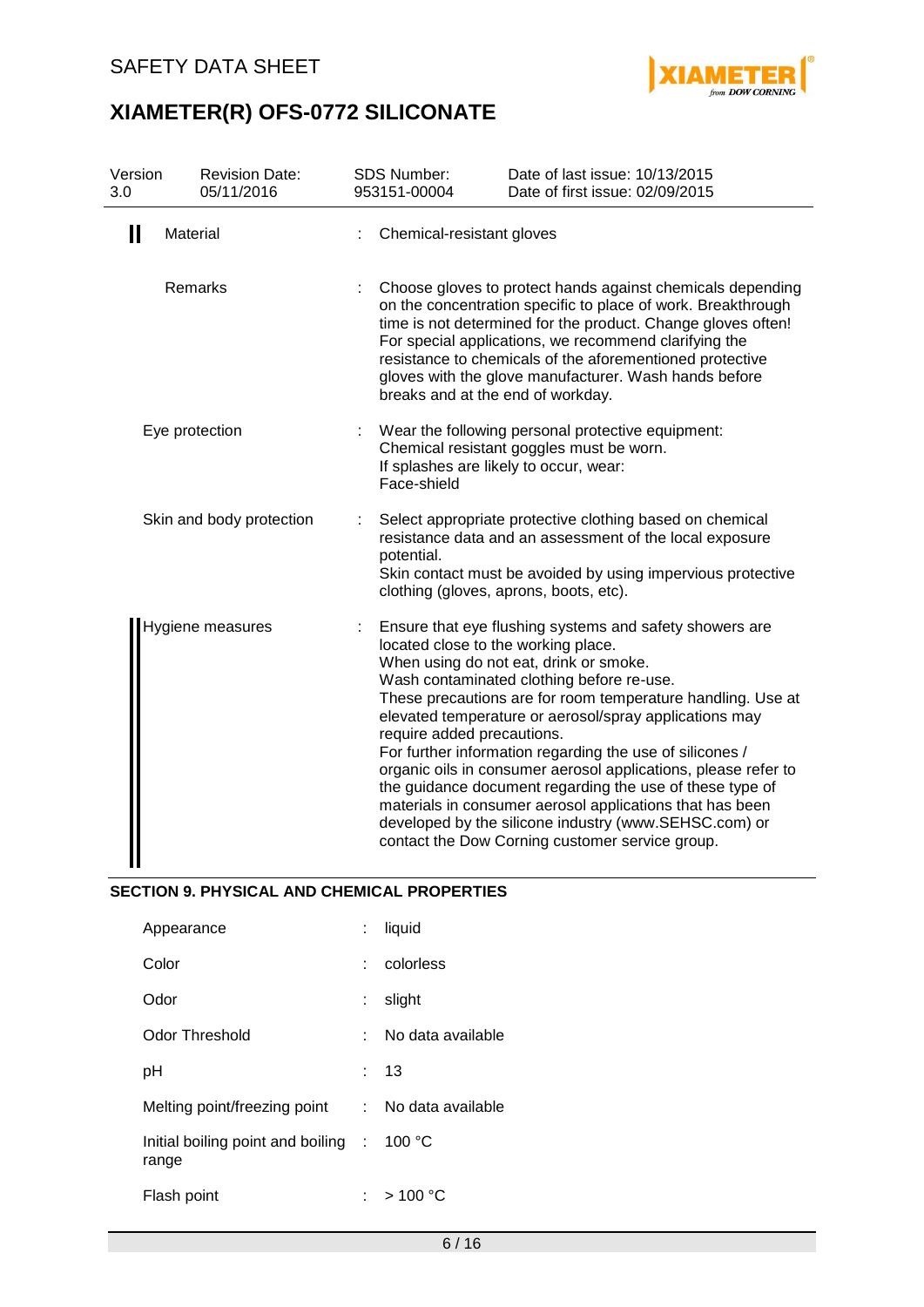

| Version<br>3.0 |                 | <b>Revision Date:</b><br>05/11/2016 |   | <b>SDS Number:</b><br>953151-00004 | Date of last issue: 10/13/2015<br>Date of first issue: 02/09/2015 |
|----------------|-----------------|-------------------------------------|---|------------------------------------|-------------------------------------------------------------------|
|                |                 |                                     |   | Method: closed cup                 |                                                                   |
|                |                 | Evaporation rate                    | ÷ | No data available                  |                                                                   |
|                |                 | Flammability (solid, gas)           |   | Not applicable                     |                                                                   |
|                |                 | Upper explosion limit               |   | No data available                  |                                                                   |
|                |                 | Lower explosion limit               |   | No data available                  |                                                                   |
|                |                 | Vapor pressure                      |   | No data available                  |                                                                   |
|                |                 | Relative vapor density              |   | No data available                  |                                                                   |
|                |                 | Relative density                    |   | 1.25                               |                                                                   |
|                | Solubility(ies) | Water solubility                    |   | No data available                  |                                                                   |
|                | octanol/water   | Partition coefficient: n-           |   | No data available                  |                                                                   |
|                |                 | Autoignition temperature            | ÷ | No data available                  |                                                                   |
|                |                 | Decomposition temperature           | ÷ | No data available                  |                                                                   |
|                | Viscosity       | Viscosity, kinematic                |   | 10 cSt                             |                                                                   |
|                |                 | <b>Explosive properties</b>         |   | Not explosive                      |                                                                   |
|                |                 | Oxidizing properties                |   |                                    | The substance or mixture is not classified as oxidizing.          |
|                |                 | Molecular weight                    |   | No data available                  |                                                                   |
|                |                 | Metal corrosion rate                |   | Corrosive to metals                |                                                                   |

### **SECTION 10. STABILITY AND REACTIVITY**

| Reactivity                              |   | Not classified as a reactivity hazard.                                                                                                                                                                                         |
|-----------------------------------------|---|--------------------------------------------------------------------------------------------------------------------------------------------------------------------------------------------------------------------------------|
| Chemical stability                      |   | Stable under normal conditions.                                                                                                                                                                                                |
| Possibility of hazardous reac-<br>tions | ÷ | Use at elevated temperatures may form highly hazardous<br>compounds.<br>Can react with strong oxidizing agents.<br>May be corrosive to metals.<br>Hazardous decomposition products will be formed at elevated<br>temperatures. |
| Conditions to avoid                     |   | None known.                                                                                                                                                                                                                    |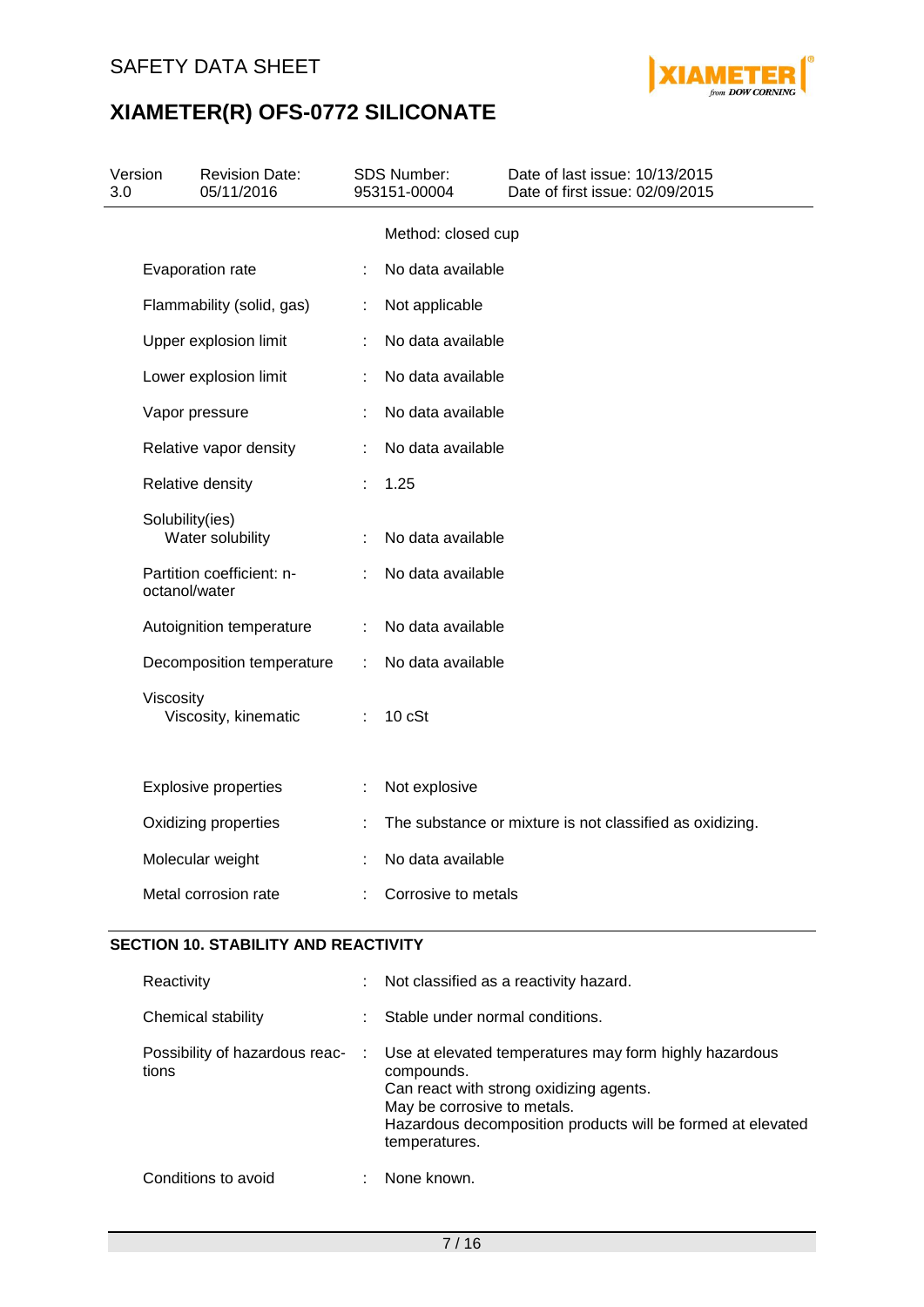

| Version<br>3.0 | <b>Revision Date:</b><br>05/11/2016                                                                |                       | <b>SDS Number:</b><br>953151-00004                                                                                                | Date of last issue: 10/13/2015<br>Date of first issue: 02/09/2015 |
|----------------|----------------------------------------------------------------------------------------------------|-----------------------|-----------------------------------------------------------------------------------------------------------------------------------|-------------------------------------------------------------------|
|                | Incompatible materials                                                                             | $\mathbb{Z}^{\times}$ | Oxidizing agents<br>Acids                                                                                                         |                                                                   |
|                | <b>Hazardous decomposition products</b><br>Thermal decomposition                                   | ÷.                    | Formaldehyde                                                                                                                      |                                                                   |
|                | <b>SECTION 11. TOXICOLOGICAL INFORMATION</b>                                                       |                       |                                                                                                                                   |                                                                   |
|                | Information on likely routes of exposure<br>Inhalation<br>Skin contact<br>Ingestion<br>Eye contact |                       |                                                                                                                                   |                                                                   |
|                | <b>Acute toxicity</b>                                                                              |                       |                                                                                                                                   |                                                                   |
|                | Not classified based on available information.                                                     |                       |                                                                                                                                   |                                                                   |
|                | Product:<br>Acute oral toxicity                                                                    |                       | Method: Calculation method                                                                                                        | : Acute toxicity estimate: $> 5,000$ mg/kg                        |
|                | Acute inhalation toxicity                                                                          | ÷                     | Acute toxicity estimate: > 200 mg/l<br>Exposure time: 4 h<br>Test atmosphere: vapor<br>Method: Calculation method                 |                                                                   |
|                | Acute dermal toxicity                                                                              |                       | Method: Calculation method                                                                                                        | Acute toxicity estimate: $> 5,000$ mg/kg                          |
|                | Ingredients:                                                                                       |                       |                                                                                                                                   |                                                                   |
|                | <b>Methanol:</b>                                                                                   |                       |                                                                                                                                   |                                                                   |
|                | Acute oral toxicity                                                                                |                       | Method: Expert judgment                                                                                                           | Acute toxicity estimate (Humans): 300 mg/kg                       |
|                | Acute inhalation toxicity                                                                          |                       | Acute toxicity estimate: 3 mg/l<br>Exposure time: 4 h<br>Test atmosphere: vapor<br>Method: Expert judgment<br>1272/2008, Annex VI | Remarks: Based on harmonised classification in EU regulation      |
|                | Acute dermal toxicity                                                                              | ÷.                    | Method: Expert judgment                                                                                                           | Acute toxicity estimate (Humans): 300 mg/kg                       |
|                | <b>Skin corrosion/irritation</b><br>Causes severe burns.                                           |                       |                                                                                                                                   |                                                                   |
|                | Ingredients:                                                                                       |                       |                                                                                                                                   |                                                                   |
|                | Sodium methyl siliconate:<br>Species: Rabbit                                                       |                       |                                                                                                                                   |                                                                   |
|                | Result: Corrosive after 3 minutes or less of exposure                                              |                       |                                                                                                                                   |                                                                   |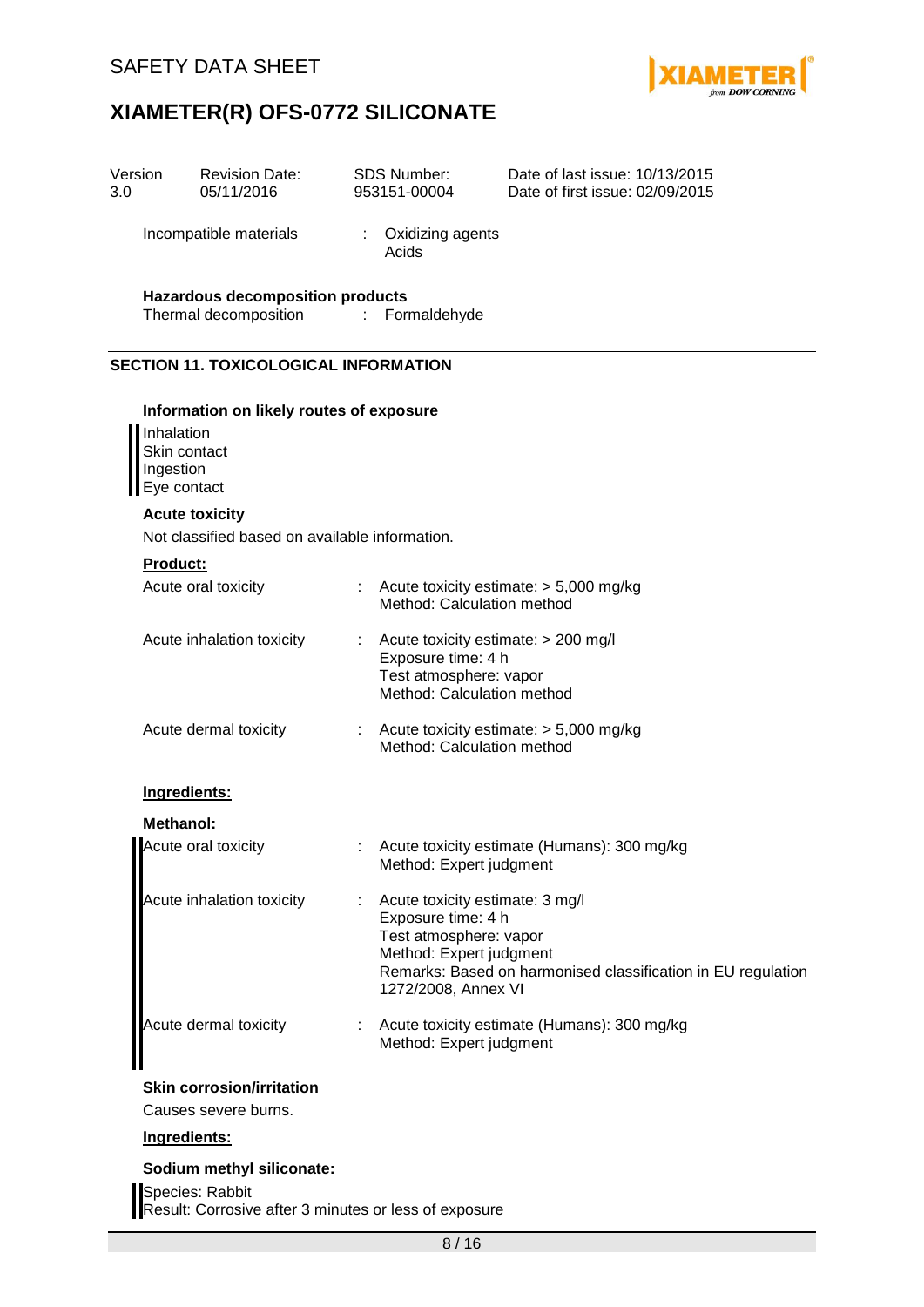

| Version<br>3.0   | <b>Revision Date:</b><br>05/11/2016                                                                                    | SDS Number:<br>953151-00004          | Date of last issue: 10/13/2015<br>Date of first issue: 02/09/2015                        |
|------------------|------------------------------------------------------------------------------------------------------------------------|--------------------------------------|------------------------------------------------------------------------------------------|
|                  | Remarks: Based on data from similar materials                                                                          |                                      |                                                                                          |
| <b>Methanol:</b> |                                                                                                                        |                                      |                                                                                          |
|                  | Species: Rabbit<br>Result: No skin irritation                                                                          |                                      |                                                                                          |
|                  | Serious eye damage/eye irritation                                                                                      |                                      |                                                                                          |
|                  | Causes serious eye damage.                                                                                             |                                      |                                                                                          |
|                  | Ingredients:                                                                                                           |                                      |                                                                                          |
|                  | Sodium methyl siliconate:<br>Species: Rabbit<br>Result: Irreversible effects on the eye<br>Remarks: Based on test data |                                      |                                                                                          |
| <b>Methanol:</b> |                                                                                                                        |                                      |                                                                                          |
|                  | Species: Rabbit<br>Result: No eye irritation                                                                           |                                      |                                                                                          |
|                  | Respiratory or skin sensitization                                                                                      |                                      |                                                                                          |
|                  | <b>Skin sensitization</b><br>Not classified based on available information.                                            |                                      |                                                                                          |
|                  | <b>Respiratory sensitization</b><br>Not classified based on available information.                                     |                                      |                                                                                          |
|                  | Ingredients:                                                                                                           |                                      |                                                                                          |
| <b>Methanol:</b> |                                                                                                                        |                                      |                                                                                          |
|                  | <b>Test Type: Maximization Test</b><br>Routes of exposure: Skin contact<br>Species: Guinea pig<br>Result: negative     |                                      |                                                                                          |
|                  | <b>Germ cell mutagenicity</b>                                                                                          |                                      |                                                                                          |
|                  | Not classified based on available information.                                                                         |                                      |                                                                                          |
|                  | Ingredients:                                                                                                           |                                      |                                                                                          |
| <b>Methanol:</b> |                                                                                                                        |                                      |                                                                                          |
|                  | Genotoxicity in vitro                                                                                                  | Result: negative                     | Test Type: Bacterial reverse mutation assay (AMES)<br>Method: OECD Test Guideline 471    |
|                  |                                                                                                                        | ÷<br>Result: negative                | Test Type: In vitro mammalian cell gene mutation test<br>Method: OECD Test Guideline 476 |
|                  | Genotoxicity in vivo                                                                                                   | cytogenetic assay)<br>Species: Mouse | Test Type: Mammalian erythrocyte micronucleus test (in vivo                              |
|                  |                                                                                                                        |                                      |                                                                                          |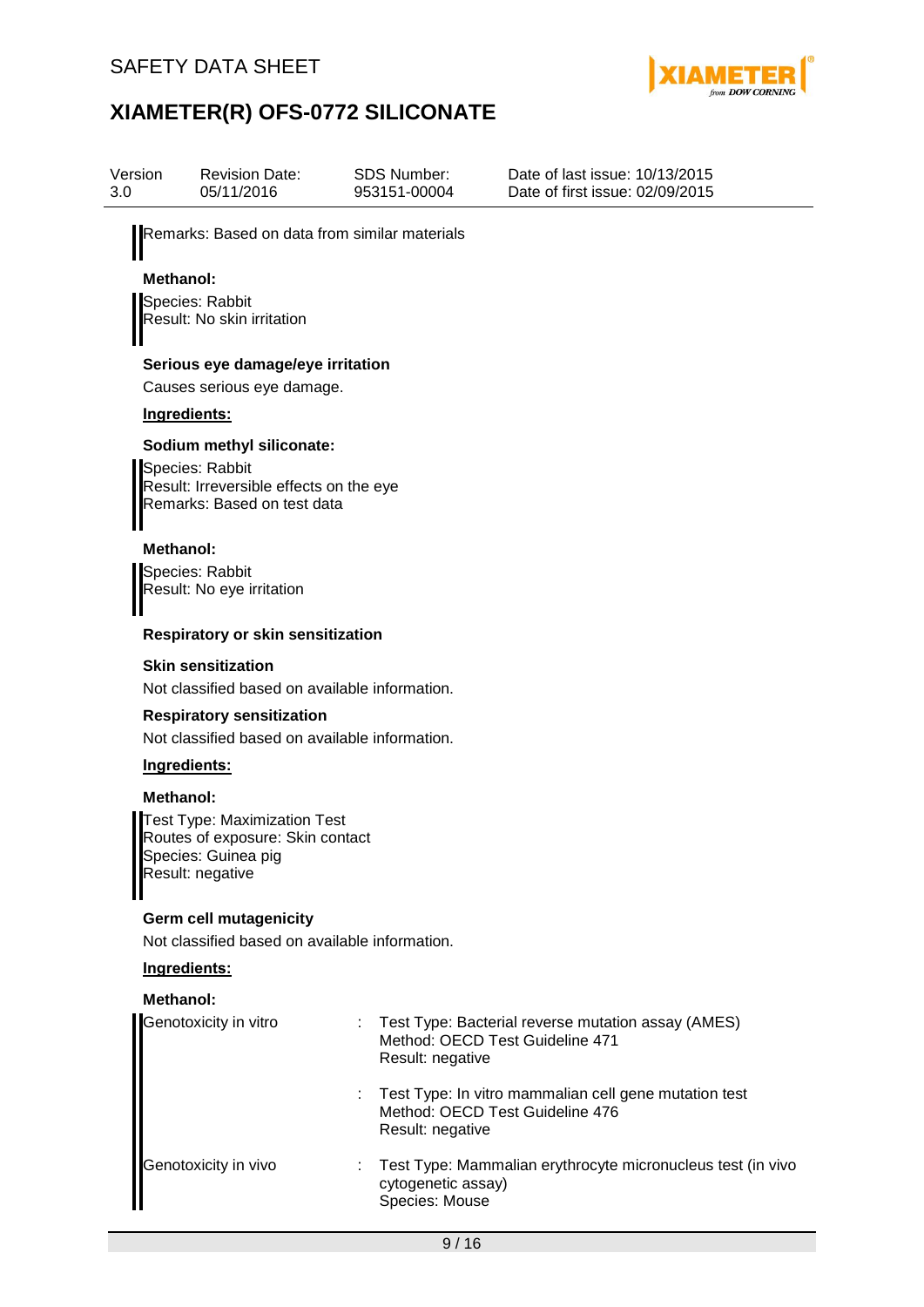

| Version<br>3.0 |                                                | <b>Revision Date:</b><br>05/11/2016                                                                                                        |  | <b>SDS Number:</b><br>953151-00004                                                                           | Date of last issue: 10/13/2015<br>Date of first issue: 02/09/2015                                                                   |  |  |  |  |  |
|----------------|------------------------------------------------|--------------------------------------------------------------------------------------------------------------------------------------------|--|--------------------------------------------------------------------------------------------------------------|-------------------------------------------------------------------------------------------------------------------------------------|--|--|--|--|--|
|                |                                                |                                                                                                                                            |  | Result: negative                                                                                             | Application Route: Intraperitoneal injection                                                                                        |  |  |  |  |  |
|                | Carcinogenicity                                |                                                                                                                                            |  |                                                                                                              |                                                                                                                                     |  |  |  |  |  |
|                | Not classified based on available information. |                                                                                                                                            |  |                                                                                                              |                                                                                                                                     |  |  |  |  |  |
|                | Ingredients:                                   |                                                                                                                                            |  |                                                                                                              |                                                                                                                                     |  |  |  |  |  |
|                | <b>Methanol:</b>                               |                                                                                                                                            |  |                                                                                                              |                                                                                                                                     |  |  |  |  |  |
|                |                                                | Species: Mouse<br>Application Route: inhalation (vapor)<br>Exposure time: 18 Months<br>Method: OECD Test Guideline 453<br>Result: negative |  |                                                                                                              |                                                                                                                                     |  |  |  |  |  |
|                | <b>IARC</b>                                    |                                                                                                                                            |  | human carcinogen by IARC.                                                                                    | No ingredient of this product present at levels greater than or<br>equal to 0.1% is identified as probable, possible or confirmed   |  |  |  |  |  |
|                | <b>OSHA</b>                                    |                                                                                                                                            |  | carcinogen by OSHA.                                                                                          | No ingredient of this product present at levels greater than or<br>equal to 0.1% is identified as a carcinogen or potential         |  |  |  |  |  |
|                | <b>NTP</b>                                     |                                                                                                                                            |  | by NTP.                                                                                                      | No ingredient of this product present at levels greater than or<br>equal to 0.1% is identified as a known or anticipated carcinogen |  |  |  |  |  |
|                |                                                | <b>Reproductive toxicity</b><br>Not classified based on available information.                                                             |  |                                                                                                              |                                                                                                                                     |  |  |  |  |  |
|                | Ingredients:                                   |                                                                                                                                            |  |                                                                                                              |                                                                                                                                     |  |  |  |  |  |
|                | Methanol:                                      |                                                                                                                                            |  |                                                                                                              |                                                                                                                                     |  |  |  |  |  |
|                |                                                | Effects on fertility                                                                                                                       |  | Species: Mouse<br>Application Route: Ingestion<br>Result: negative                                           | Test Type: Fertility/early embryonic development                                                                                    |  |  |  |  |  |
|                |                                                | Effects on fetal development                                                                                                               |  | Species: Mouse<br>Application Route: Ingestion<br>Method: OECD Test Guideline 414<br>Result: positive<br>es. | Test Type: Embryo-fetal development<br>Remarks: The effects were seen only at maternally toxic dos-                                 |  |  |  |  |  |
|                |                                                | <b>STOT-single exposure</b>                                                                                                                |  |                                                                                                              |                                                                                                                                     |  |  |  |  |  |

Not classified based on available information.

### **Ingredients:**

### **Methanol:**

Target Organs: Eyes, Central nervous system Assessment: Causes damage to organs.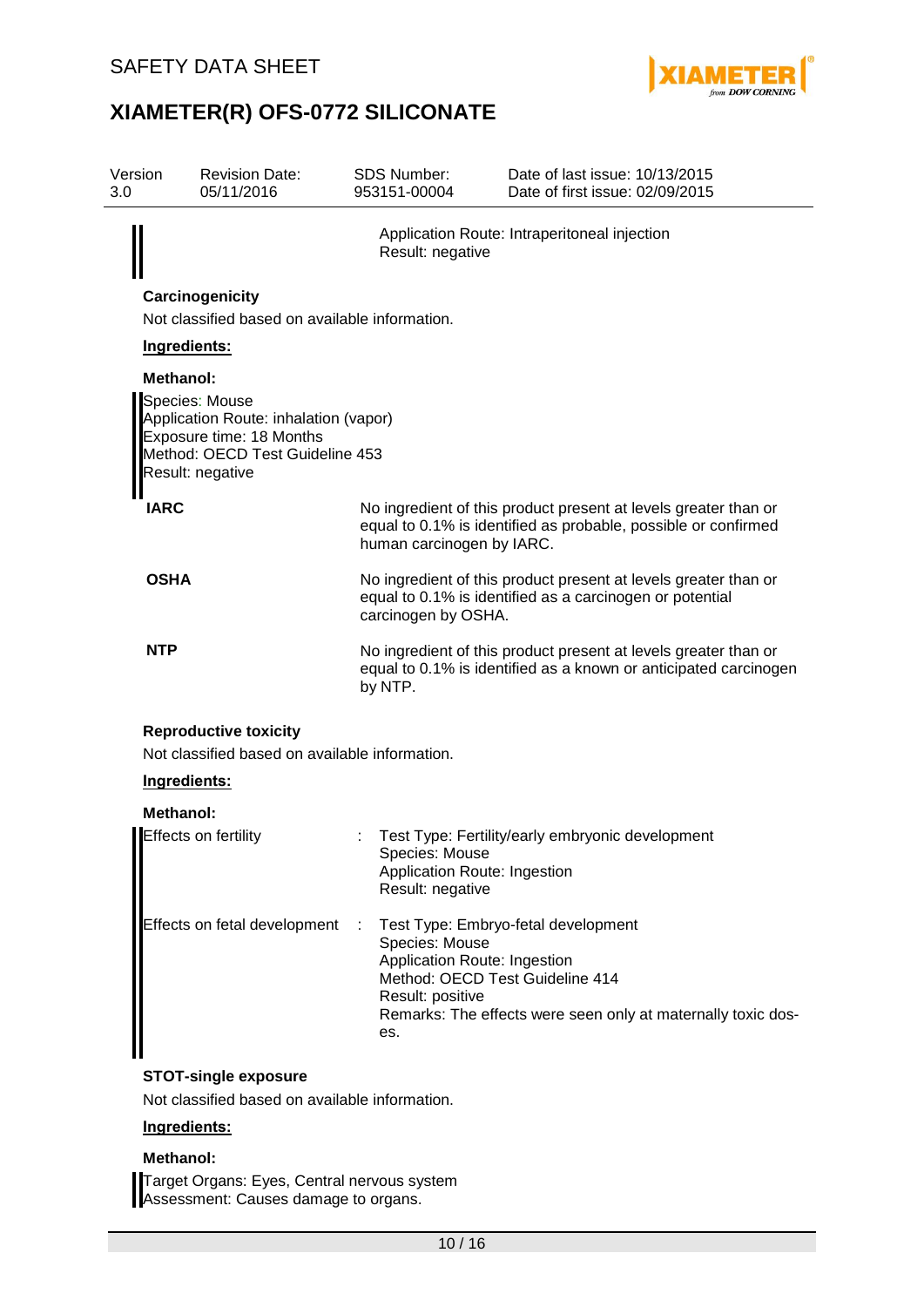

10/13/2015 02/09/2015

## **XIAMETER(R) OFS-0772 SILICONATE**

| Version | <b>Revision Date:</b> | SDS Number:  | Date of last issue:  |
|---------|-----------------------|--------------|----------------------|
| 3.0     | 05/11/2016            | 953151-00004 | Date of first issue: |

### $\mathbf{II}$

### **STOT-repeated exposure**

Not classified based on available information.

### **Repeated dose toxicity**

### **Ingredients:**

### **Methanol:**

Species: Rat NOAEL: 1.06 mg/l Application Route: inhalation (vapor) Exposure time: 90 Days

### **Aspiration toxicity**

Not classified based on available information.

### **SECTION 12. ECOLOGICAL INFORMATION**

### **Ecotoxicity**

### **Ingredients:**

### **Methanol:**

| Toxicity to fish                         |    | LC50 (Lepomis macrochirus (Bluegill sunfish)): 15,400 mg/l<br>Exposure time: 96 h                                     |
|------------------------------------------|----|-----------------------------------------------------------------------------------------------------------------------|
| aquatic invertebrates                    |    | Toxicity to daphnia and other : EC50 (Daphnia magna (Water flea)): > 10,000 mg/l<br>Exposure time: 48 h               |
| Toxicity to algae                        |    | EC50 (Pseudokirchneriella subcapitata (green algae)): 22,000<br>mq/l<br>Exposure time: 96 h<br>Method: OPPTS 850.5400 |
| Toxicity to fish (Chronic tox-<br>icity) | ÷. | NOEC (Oryzias latipes (Orange-red killifish)): 15,800 mg/l<br>Exposure time: 200 h                                    |
| Toxicity to bacteria                     |    | : EC50: 20,000 mg/l<br>Exposure time: 15 h                                                                            |

### **Persistence and degradability**

### **Ingredients:**

### **Methanol:**

|                                                          | : Result: Readily biodegradable. |
|----------------------------------------------------------|----------------------------------|
|                                                          | Biodegradation: 95 %             |
| Biodegradability<br>Biodegradability<br>Biodegradability | Exposure time: 20 d              |
|                                                          |                                  |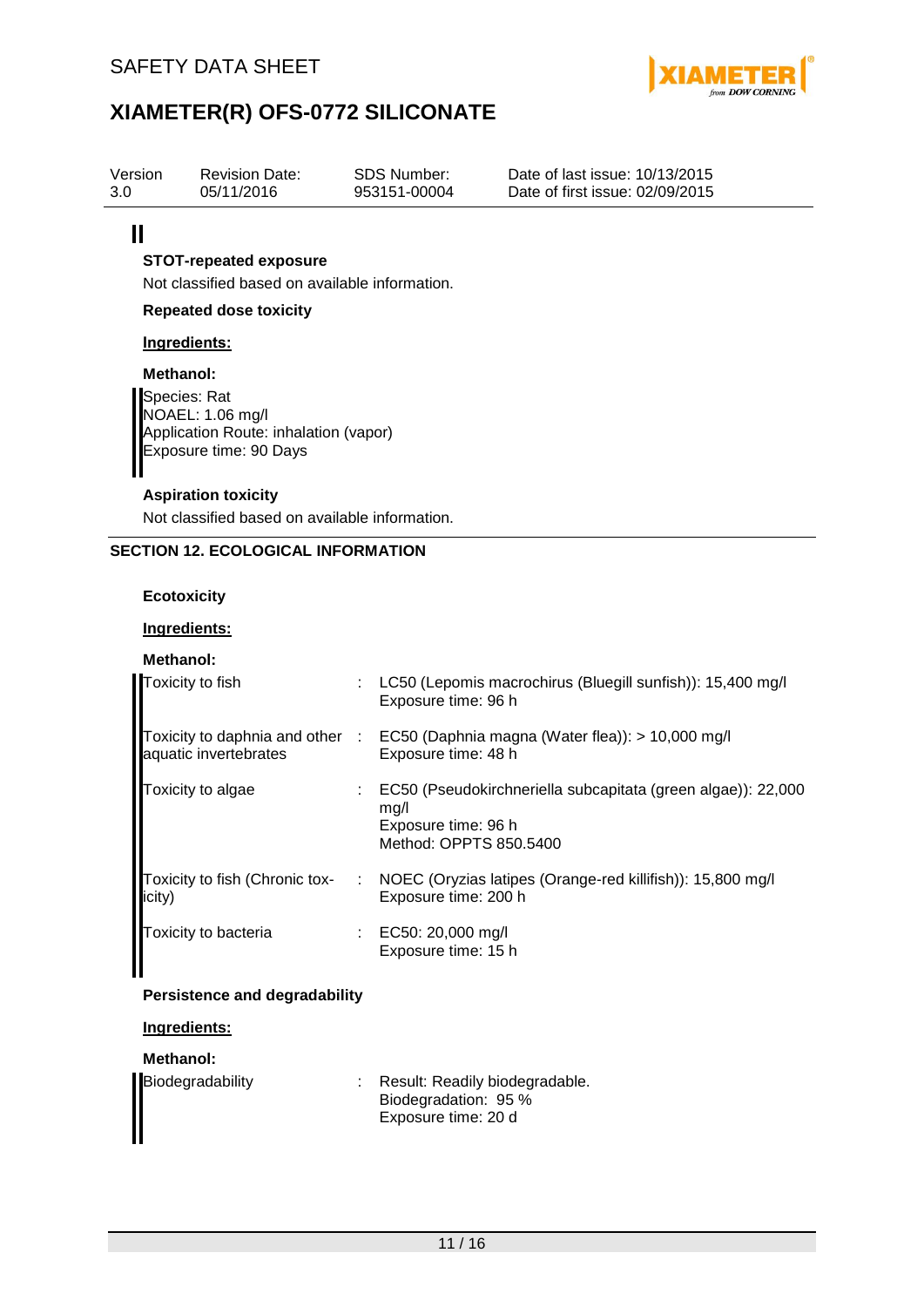

| Version<br>3.0 | <b>Revision Date:</b><br>05/11/2016        |                       | <b>SDS Number:</b><br>953151-00004  | Date of last issue: 10/13/2015<br>Date of first issue: 02/09/2015 |
|----------------|--------------------------------------------|-----------------------|-------------------------------------|-------------------------------------------------------------------|
|                | <b>Bioaccumulative potential</b>           |                       |                                     |                                                                   |
| Ingredients:   |                                            |                       |                                     |                                                                   |
| Methanol:      |                                            |                       |                                     |                                                                   |
|                | Bioaccumulation                            |                       | Bioconcentration factor (BCF): < 10 | Species: Leuciscus idus (Golden orfe)                             |
| octanol/water  | Partition coefficient: n-                  | $\mathbb{Z}^{\times}$ | log Pow: -0.77                      |                                                                   |
|                | <b>Mobility in soil</b>                    |                       |                                     |                                                                   |
|                | No data available                          |                       |                                     |                                                                   |
|                | Other adverse effects                      |                       |                                     |                                                                   |
|                | No data available                          |                       |                                     |                                                                   |
|                | <b>SECTION 13. DISPOSAL CONSIDERATIONS</b> |                       |                                     |                                                                   |
|                | <b>Disposal methods</b>                    |                       |                                     |                                                                   |

| Resource Conservation and<br>Recovery Act (RCRA) | When a decision is made to discard this material as supplied,<br>it is classified as a RCRA hazardous waste.                                                   |
|--------------------------------------------------|----------------------------------------------------------------------------------------------------------------------------------------------------------------|
| Waste Code                                       | D002: Corrosivity                                                                                                                                              |
| Waste from residues                              | Dispose of in accordance with local regulations.                                                                                                               |
| Contaminated packaging                           | Empty containers should be taken to an approved waste<br>handling site for recycling or disposal.<br>If not otherwise specified: Dispose of as unused product. |

### **SECTION 14. TRANSPORT INFORMATION**

#### **International Regulations**

| <b>UNRTDG</b>                           |    |                                                             |
|-----------------------------------------|----|-------------------------------------------------------------|
| UN number                               | ÷  | UN 1719                                                     |
| Proper shipping name                    | t. | CAUSTIC ALKALI LIQUID, N.O.S.<br>(Sodium methyl siliconate) |
| Class                                   |    | 8                                                           |
| Packing group                           |    | Ш                                                           |
| Labels                                  |    | 8                                                           |
| IATA-DGR                                |    |                                                             |
| UN/ID No.                               |    | <b>UN 1719</b>                                              |
| Proper shipping name                    |    | Caustic alkali liquid, n.o.s.                               |
|                                         |    | (Sodium methyl siliconate)                                  |
| Class                                   | ٠  | 8                                                           |
| Packing group                           | ٠  | Ш                                                           |
| Labels                                  |    | Corrosive                                                   |
| Packing instruction (cargo<br>aircraft) |    | 855                                                         |
| Packing instruction (passen-            |    | 851                                                         |
|                                         |    |                                                             |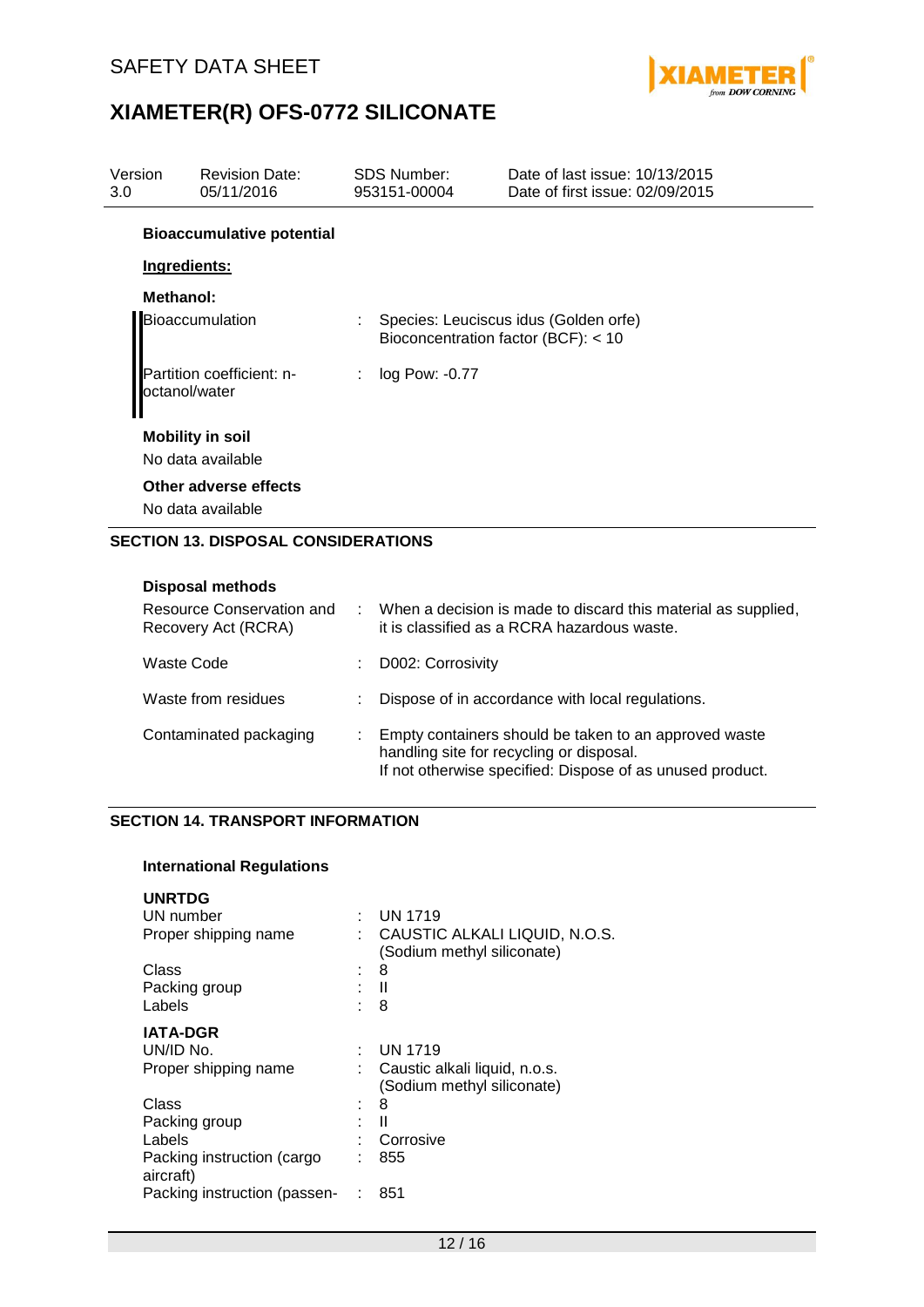

| Version<br>3.0             | <b>Revision Date:</b><br>05/11/2016       | <b>SDS Number:</b><br>953151-00004                                       | Date of last issue: 10/13/2015<br>Date of first issue: 02/09/2015 |                       |
|----------------------------|-------------------------------------------|--------------------------------------------------------------------------|-------------------------------------------------------------------|-----------------------|
|                            | ger aircraft)                             |                                                                          |                                                                   |                       |
|                            | <b>IMDG-Code</b>                          |                                                                          |                                                                   |                       |
|                            | UN number                                 | <b>UN 1719</b>                                                           |                                                                   |                       |
|                            | Proper shipping name                      |                                                                          | CAUSTIC ALKALI LIQUID, N.O.S.                                     |                       |
|                            |                                           | (Sodium methyl siliconate)                                               |                                                                   |                       |
| Class                      |                                           | 8                                                                        |                                                                   |                       |
|                            | Packing group                             | $\mathbf{I}$                                                             |                                                                   |                       |
| Labels                     |                                           | 8                                                                        |                                                                   |                       |
|                            | EmS Code<br>Marine pollutant              | F-A, S-B<br>no                                                           |                                                                   |                       |
|                            |                                           |                                                                          |                                                                   |                       |
|                            |                                           | Transport in bulk according to Annex II of MARPOL 73/78 and the IBC Code |                                                                   |                       |
|                            | Not applicable for product as supplied.   |                                                                          |                                                                   |                       |
| <b>Domestic regulation</b> |                                           |                                                                          |                                                                   |                       |
| <b>49 CFR</b>              |                                           |                                                                          |                                                                   |                       |
|                            | UN/ID/NA number                           | <b>UN 1719</b>                                                           |                                                                   |                       |
|                            | Proper shipping name                      |                                                                          | CAUSTIC ALKALI LIQUIDS, N.O.S.                                    |                       |
|                            |                                           | (Sodium methyl siliconate)                                               |                                                                   |                       |
| Class                      |                                           | 8                                                                        |                                                                   |                       |
| Labels                     | Packing group                             | $\mathbf{H}$<br><b>CORROSIVE</b>                                         |                                                                   |                       |
|                            | <b>ERG Code</b>                           | 154                                                                      |                                                                   |                       |
|                            | Marine pollutant                          | no                                                                       |                                                                   |                       |
|                            |                                           |                                                                          |                                                                   |                       |
|                            | <b>SECTION 15. REGULATORY INFORMATION</b> |                                                                          |                                                                   |                       |
|                            |                                           |                                                                          |                                                                   |                       |
|                            |                                           | <b>EPCRA - Emergency Planning and Community Right-to-Know</b>            |                                                                   |                       |
|                            |                                           |                                                                          |                                                                   |                       |
|                            | <b>CERCLA Reportable Quantity</b>         |                                                                          |                                                                   |                       |
|                            | Ingredients                               | CAS-No.                                                                  | Component RQ                                                      | Calculated product RQ |
|                            |                                           |                                                                          | (lbs)                                                             | (lbs)                 |
| Methanol                   |                                           | 67-56-1                                                                  | 5000                                                              |                       |
|                            |                                           | *: Calculated RQ exceeds reasonably attainable upper limit.              |                                                                   |                       |

### **SARA 304 Extremely Hazardous Substances Reportable Quantity**

This material does not contain any components with a section 304 EHS RQ.

| SARA 311/312 Hazards        | Acute Health Hazard                                                                                                                                                                       |
|-----------------------------|-------------------------------------------------------------------------------------------------------------------------------------------------------------------------------------------|
| <b>SARA 302</b>             | No chemicals in this material are subject to the reporting re-<br>quirements of SARA Title III, Section 302.                                                                              |
| <b>SARA 313</b>             | : This material does not contain any chemical components with<br>known CAS numbers that exceed the threshold (De Minimis)<br>reporting levels established by SARA Title III, Section 313. |
| <b>US State Regulations</b> |                                                                                                                                                                                           |

| Pennsylvania Right To Know |                                                        |  |  |
|----------------------------|--------------------------------------------------------|--|--|
| Water                      | 7732-18-5                                              |  |  |
| Sodium methyl siliconate   | 16589-43-8                                             |  |  |
| Methanol                   | 67-56-1                                                |  |  |
| <b>California Prop. 65</b> | WARNING: This product contains a chemical known in the |  |  |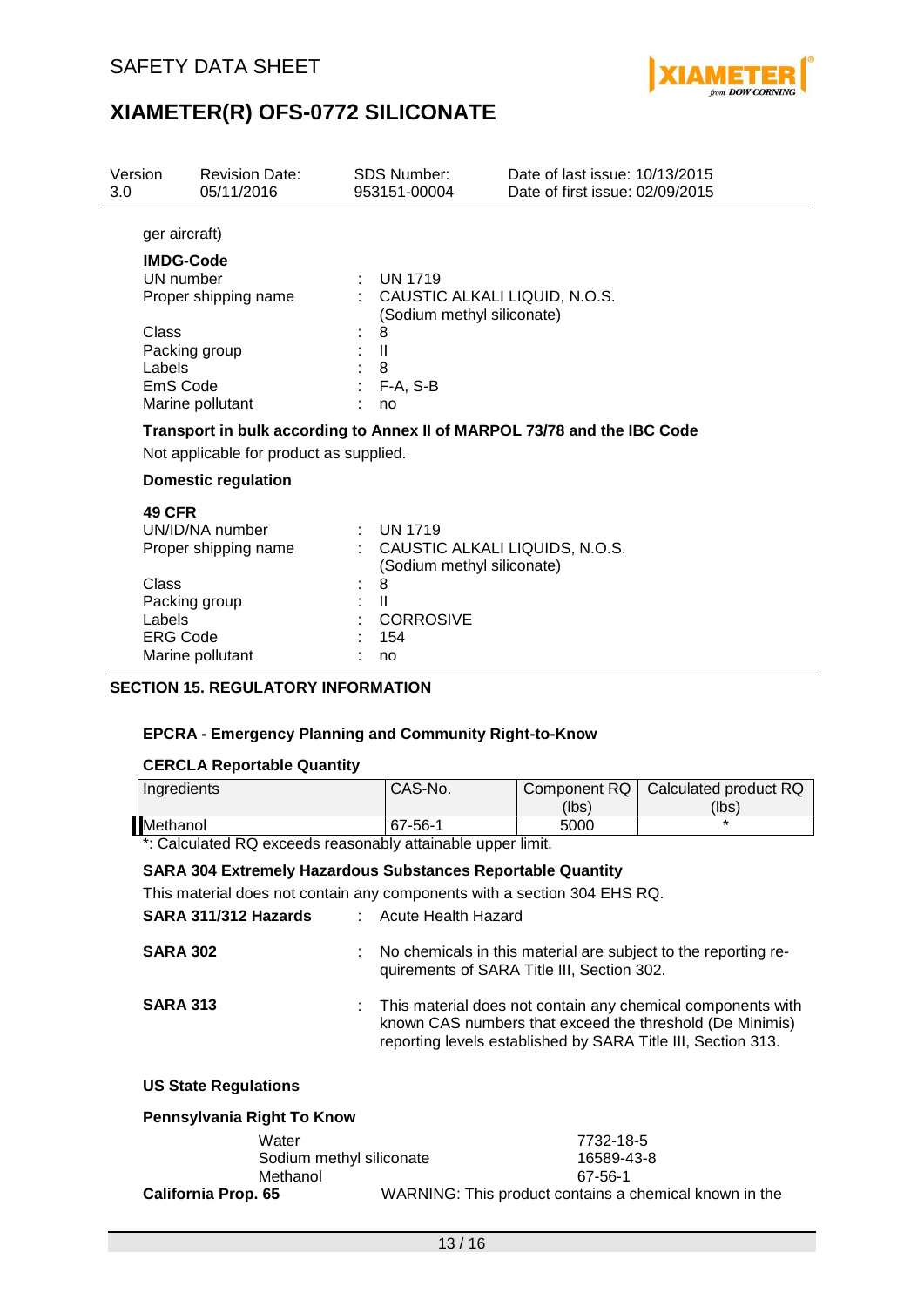

| Version<br>3.0   | <b>Revision Date:</b><br>05/11/2016 | <b>SDS Number:</b><br>953151-00004 | Date of last issue: 10/13/2015<br>Date of first issue: 02/09/2015                                                                                                                                                                                                                |
|------------------|-------------------------------------|------------------------------------|----------------------------------------------------------------------------------------------------------------------------------------------------------------------------------------------------------------------------------------------------------------------------------|
|                  |                                     | harm.                              | State of California to cause birth defects or other reproductive                                                                                                                                                                                                                 |
|                  | Methanol                            |                                    | 67-56-1                                                                                                                                                                                                                                                                          |
|                  |                                     |                                    | The ingredients of this product are reported in the following inventories:                                                                                                                                                                                                       |
| <b>NZIoC</b>     |                                     |                                    | All ingredients listed or exempt.                                                                                                                                                                                                                                                |
| <b>REACH</b>     |                                     |                                    | For purchases from Dow Corning EU legal entities, all<br>ingredients are currently pre/registered or exempt under<br>REACH. For purchases from non-EU Dow Corning legal<br>entities with the intention to export into EEA please contact<br>your DC representative/local office. |
| TSCA             |                                     | Substances.                        | All chemical substances in this material are included on or<br>exempted from listing on the TSCA Inventory of Chemical                                                                                                                                                           |
| <b>AICS</b>      |                                     |                                    | All ingredients listed or exempt.                                                                                                                                                                                                                                                |
| <b>IECSC</b>     |                                     |                                    | All ingredients listed or exempt.                                                                                                                                                                                                                                                |
| <b>ENCS/ISHL</b> |                                     | inventory listing.                 | All components are listed on ENCS/ISHL or exempted from                                                                                                                                                                                                                          |
| <b>KECI</b>      |                                     |                                    | All ingredients listed, exempt or notified.                                                                                                                                                                                                                                      |
| <b>PICCS</b>     |                                     |                                    | All ingredients listed or exempt.                                                                                                                                                                                                                                                |
| <b>DSL</b>       |                                     |                                    | All chemical substances in this product comply with the CEPA<br>1999 and NSNR and are on or exempt from listing on the<br>Canadian Domestic Substances List (DSL).                                                                                                               |
| TCSI             |                                     |                                    | All ingredients listed or exempt.                                                                                                                                                                                                                                                |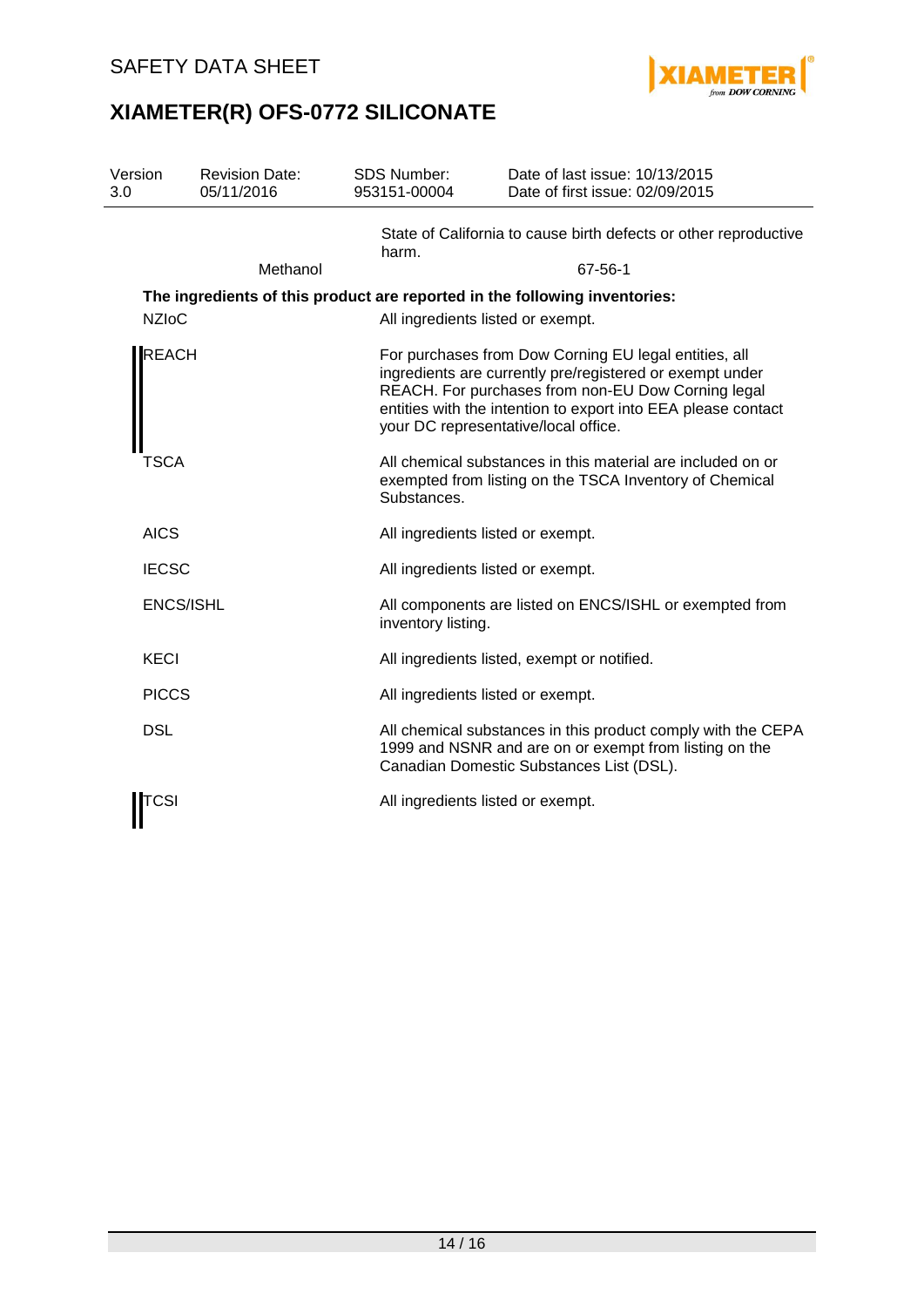



#### **Full text of other abbreviations**

| <b>ACGIH</b><br><b>ACGIH BEI</b><br>NIOSH REL<br>OSHA Z-1 | : USA. ACGIH Threshold Limit Values (TLV)<br>: ACGIH - Biological Exposure Indices (BEI)<br>: USA. NIOSH Recommended Exposure Limits<br>: USA. Occupational Exposure Limits (OSHA) - Table Z-1 Lim-<br>its for Air Contaminants |
|-----------------------------------------------------------|---------------------------------------------------------------------------------------------------------------------------------------------------------------------------------------------------------------------------------|
| ACGIH / TWA<br><b>ACGIH / STEL</b><br>NIOSH REL / TWA     | : 8-hour, time-weighted average<br>: Short-term exposure limit<br>: Time-weighted average concentration for up to a 10-hour                                                                                                     |
| NIOSH REL / ST                                            | workday during a 40-hour workweek<br>: STEL - 15-minute TWA exposure that should not be exceeded<br>at any time during a workday                                                                                                |
| OSHA Z-1 / TWA                                            | : 8-hour time weighted average                                                                                                                                                                                                  |

AICS - Australian Inventory of Chemical Substances; ASTM - American Society for the Testing of Materials; bw - Body weight; CERCLA - Comprehensive Environmental Response, Compensation, and Liability Act; CMR - Carcinogen, Mutagen or Reproductive Toxicant; DIN - Standard of the German Institute for Standardisation; DOT - Department of Transportation; DSL - Domestic Substances List (Canada); ECx - Concentration associated with x% response; EHS - Extremely Hazardous Substance; ELx - Loading rate associated with x% response; EmS - Emergency Schedule; ENCS - Existing and New Chemical Substances (Japan); ErCx - Concentration associated with x% growth rate response; ERG - Emergency Response Guide; GHS - Globally Harmonized System; GLP - Good Laboratory Practice; HMIS - Hazardous Materials Identification System; IARC - International Agency for Research on Cancer; IATA - International Air Transport Association; IBC - International Code for the Construction and Equipment of Ships carrying Dangerous Chemicals in Bulk; IC50 - Half maximal inhibitory concentration; ICAO - International Civil Aviation Organization; IECSC - Inventory of Existing Chemical Substances in China; IMDG - International Maritime Dangerous Goods; IMO - International Maritime Organization; ISHL - Industrial Safety and Health Law (Japan); ISO - International Organisation for Standardization; KECI - Korea Existing Chemicals Inventory; LC50 - Lethal Concentration to 50 % of a test population; LD50 - Lethal Dose to 50% of a test population (Median Lethal Dose); MARPOL - International Convention for the Prevention of Pollution from Ships; MSHA - Mine Safety and Health Administration; n.o.s. - Not Otherwise Specified; NFPA - National Fire Protection Association; NO(A)EC - No Observed (Adverse) Effect Concentration; NO(A)EL - No Observed (Adverse) Effect Level; NOELR -